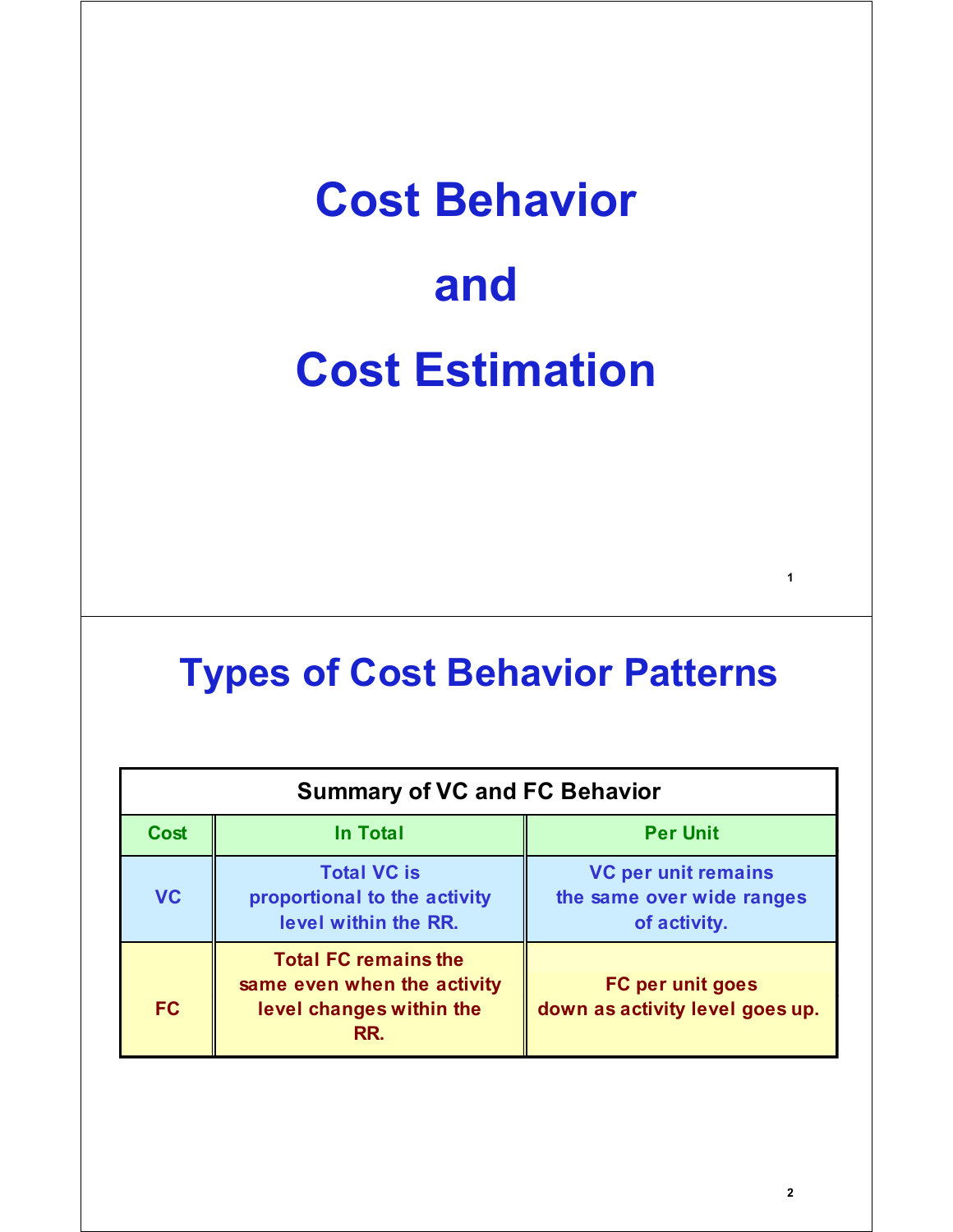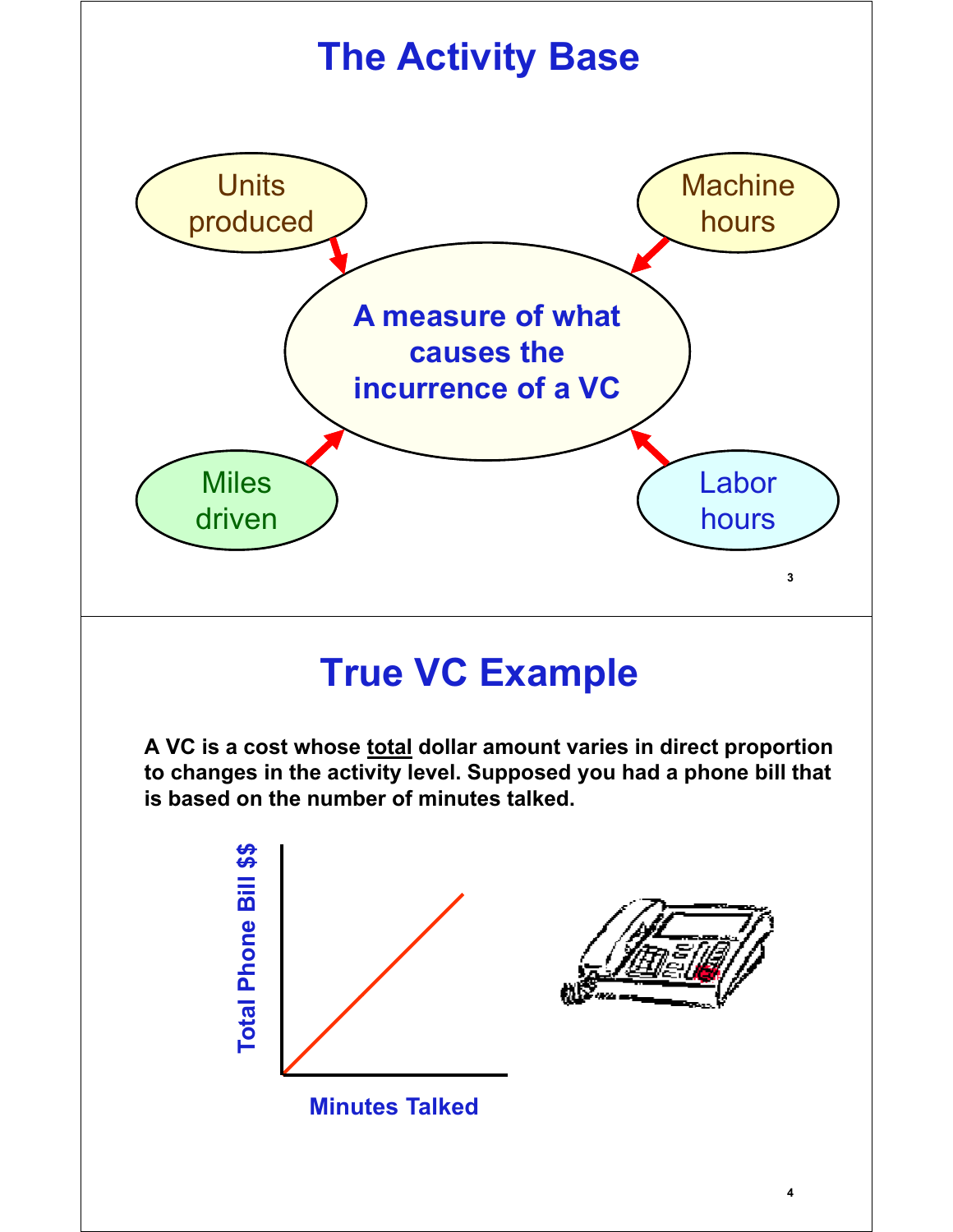#### **True Variable Costs**

**Direct materials is a true or proportionately VC because the total cost of direct material used during a period will vary in direct proportion to the level of production activity.**



#### **VC Per Unit Example**

**A VC remains constant if expressed on a per unit basis. The cost per minute talked is constant. For example, 10 cents per minute.** 

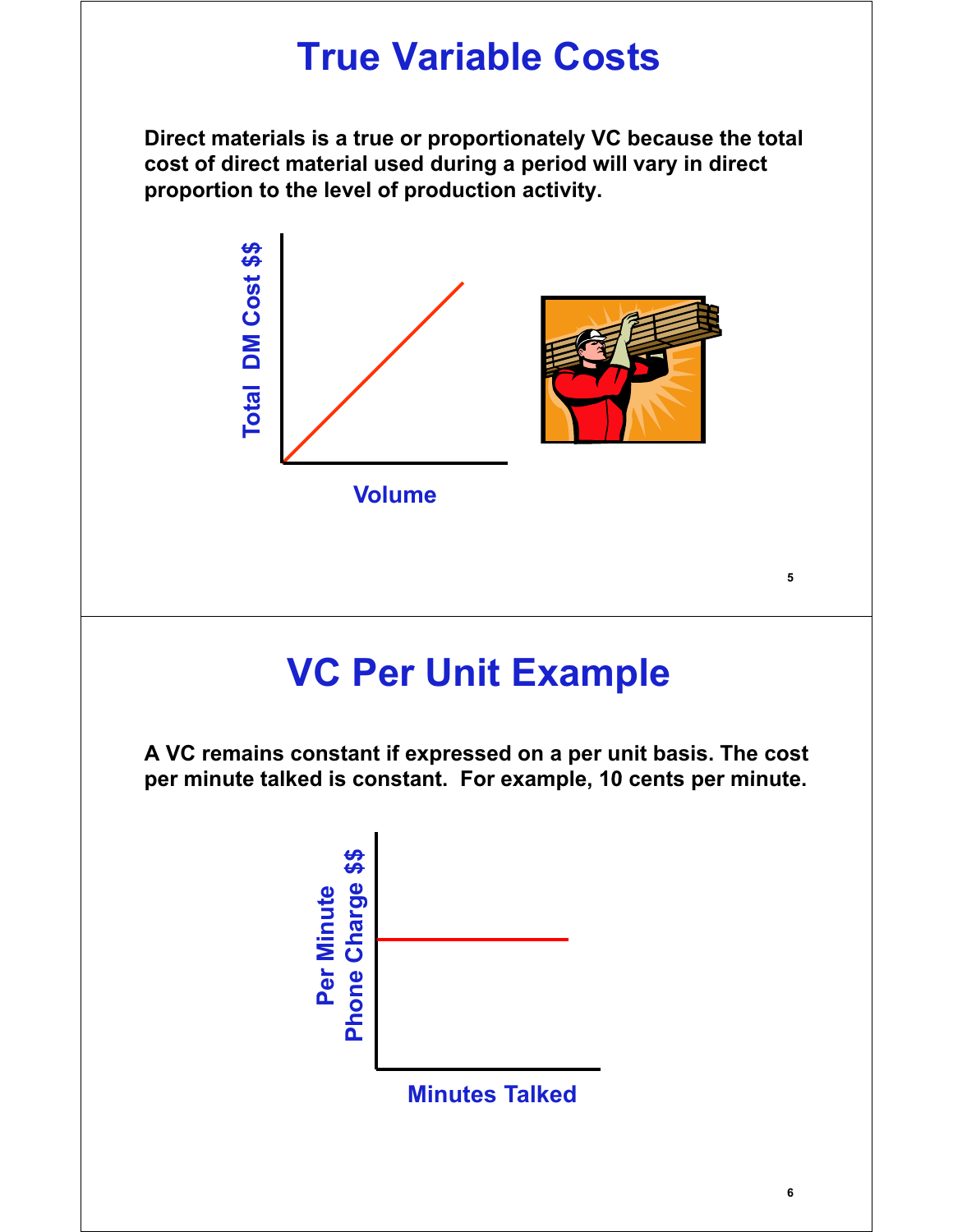## **Extent of Variable Costs**

**The proportion of VCs** *differs* **across organizations. For example . . .** 

A public utility with equipment will tend to have *fewer* VCs.

large investments in **A** manufacturing company will often have *many* VCs.

will normally have a *high proportion* of VCs.

A merchandising company usually will have a *high* A service company *proportion* of VCs, like cost of sales.

#### **Examples of Variable Costs**

- *1. Merchandising companies* cost of goods sold.
- *2. Manufacturing companies* direct materials, direct labor, and variable overhead.
- *3. Merchandising and manufacturing companies* commissions, shipping costs, and clerical costs, such as invoicing.
- *4. Service companies* supplies, travel, and clerical.

**7**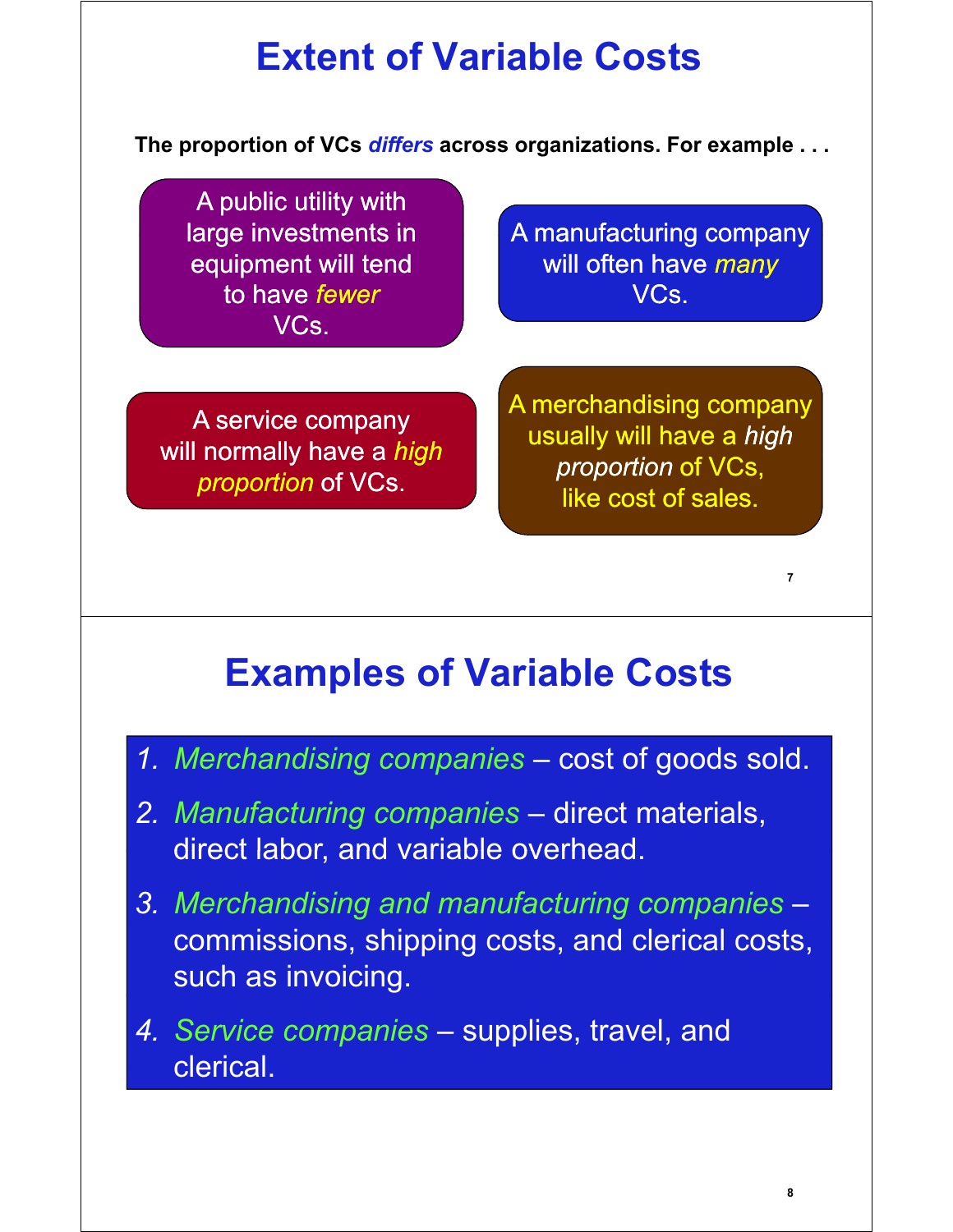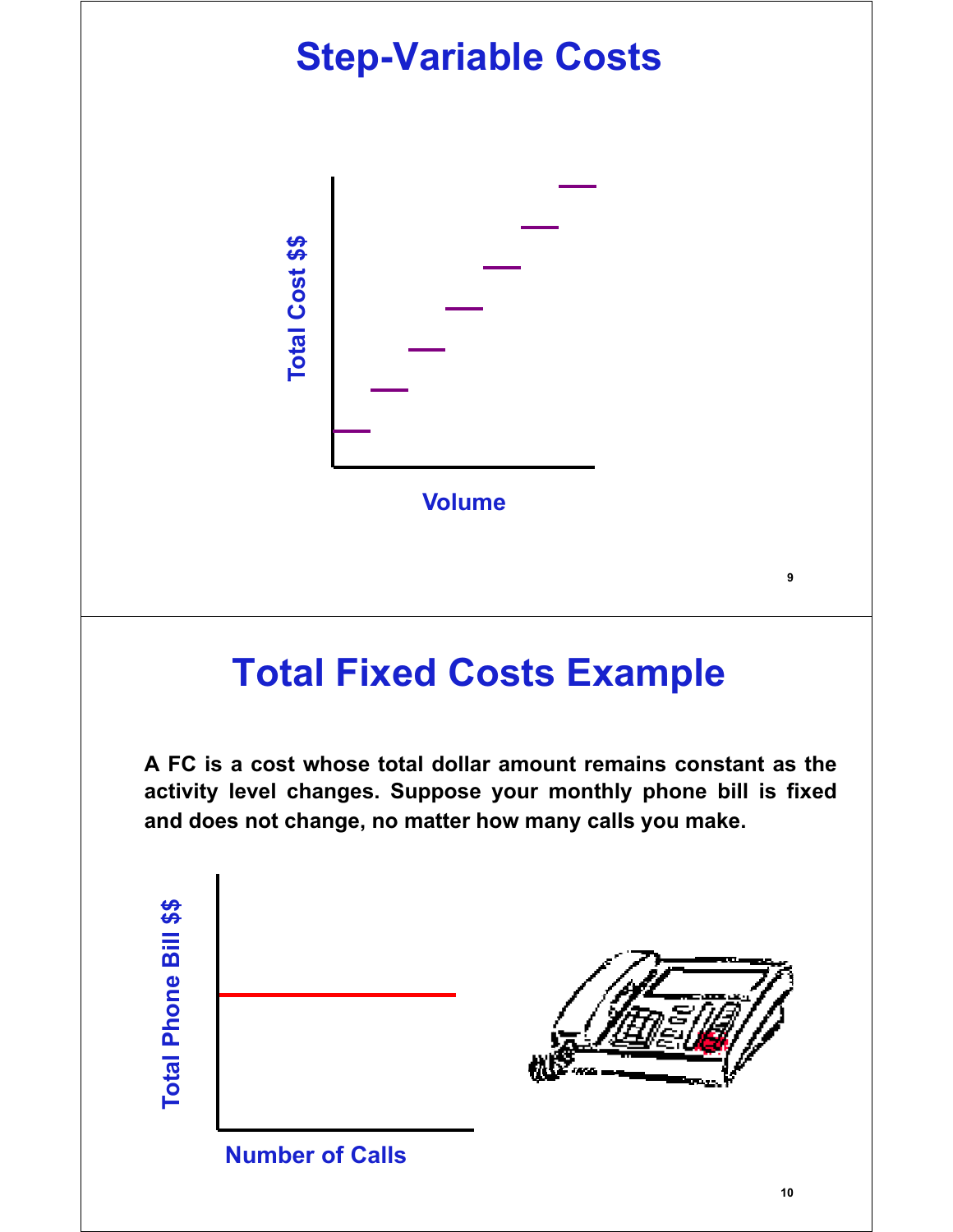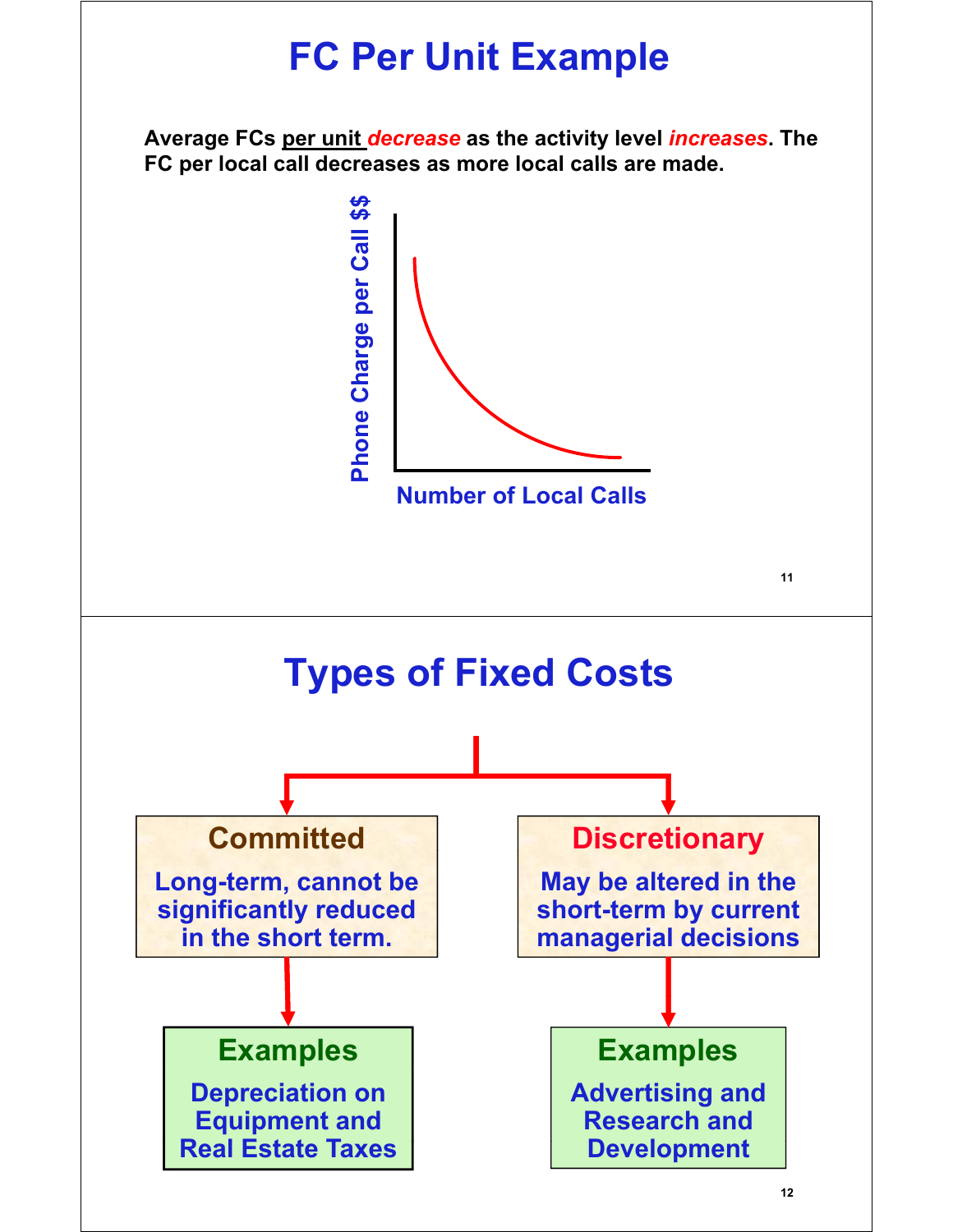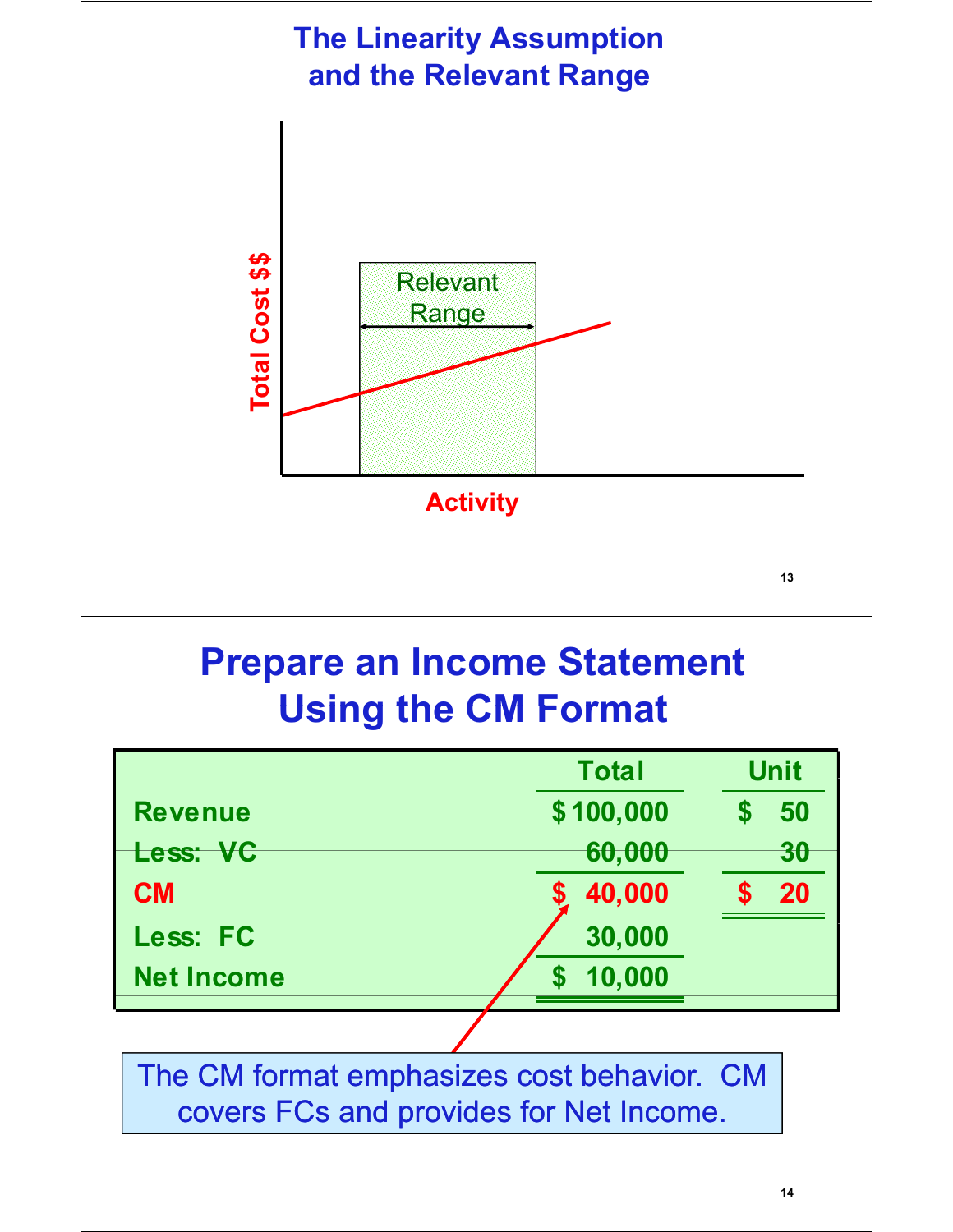# **Uses of the Contribution (CM) Format**

The CM income statement format is used as an internal planning and decision making tool. Uses of this approach include:

- 1. CVP analysis
- 2. Budgeting
- 3. Segmented reporting of profit data
- 4. Special decisions such as pricing and make-orbuy analysis

**15**

# **Contribution (CM) Format**

| Comparison of the Contribution Income Statement<br>with the Traditional Income Statement                                                                 |                                                                                                                                                                                |  |  |  |  |
|----------------------------------------------------------------------------------------------------------------------------------------------------------|--------------------------------------------------------------------------------------------------------------------------------------------------------------------------------|--|--|--|--|
| <b>Traditional Approach</b>                                                                                                                              | <b>Contribution Approach</b>                                                                                                                                                   |  |  |  |  |
| (costs organized by function)                                                                                                                            | (costs organized by behavior)                                                                                                                                                  |  |  |  |  |
| \$100,000<br><b>Sales</b><br>70,000<br>Less CGS (product)<br>\$30,000<br>Gross margin<br>20,000<br>Less S&A (period)<br>\$10,000<br>Net operating income | <b>Sales</b><br>\$100,000<br><b>Less VC</b><br>60,000<br>\$40,000<br><b>Contribution margin</b><br><b>Less FC</b><br>30,000<br>10,000<br>Net operating income<br>$\mathbf{\$}$ |  |  |  |  |
| Used primarily for                                                                                                                                       | Used primarily by                                                                                                                                                              |  |  |  |  |
| external reporting.                                                                                                                                      | management.                                                                                                                                                                    |  |  |  |  |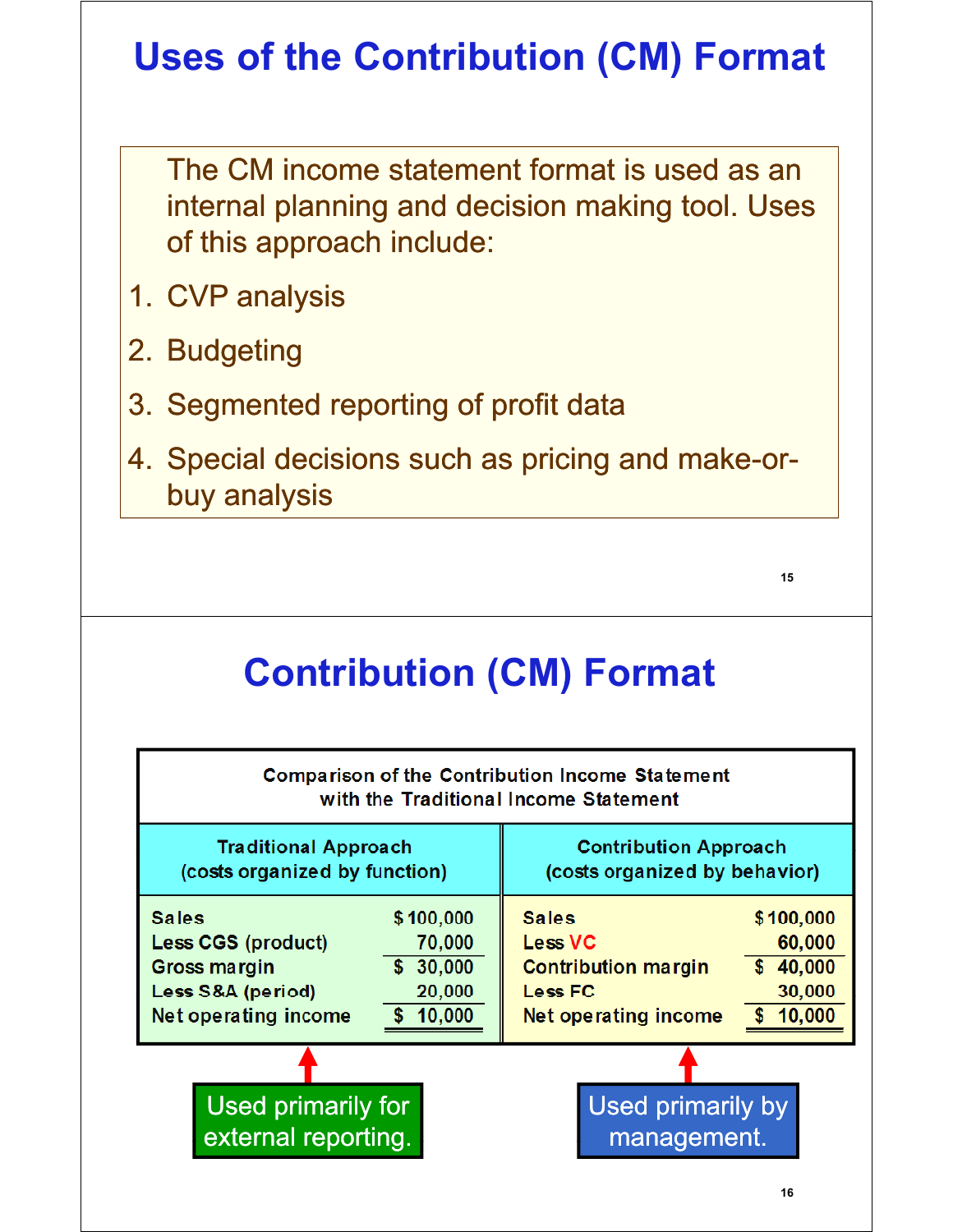

#### **Mixed Costs Example**

**If your fixed monthly utility charge is \$40, your VC is \$0.03 per kwh, and your monthly activity level is 2,000 kwh, what is the amount of , your utility bill?**

$$
Y = a + bX
$$
  
Y = \$40 + (\$0.03 × 2,000)  
Y = \$100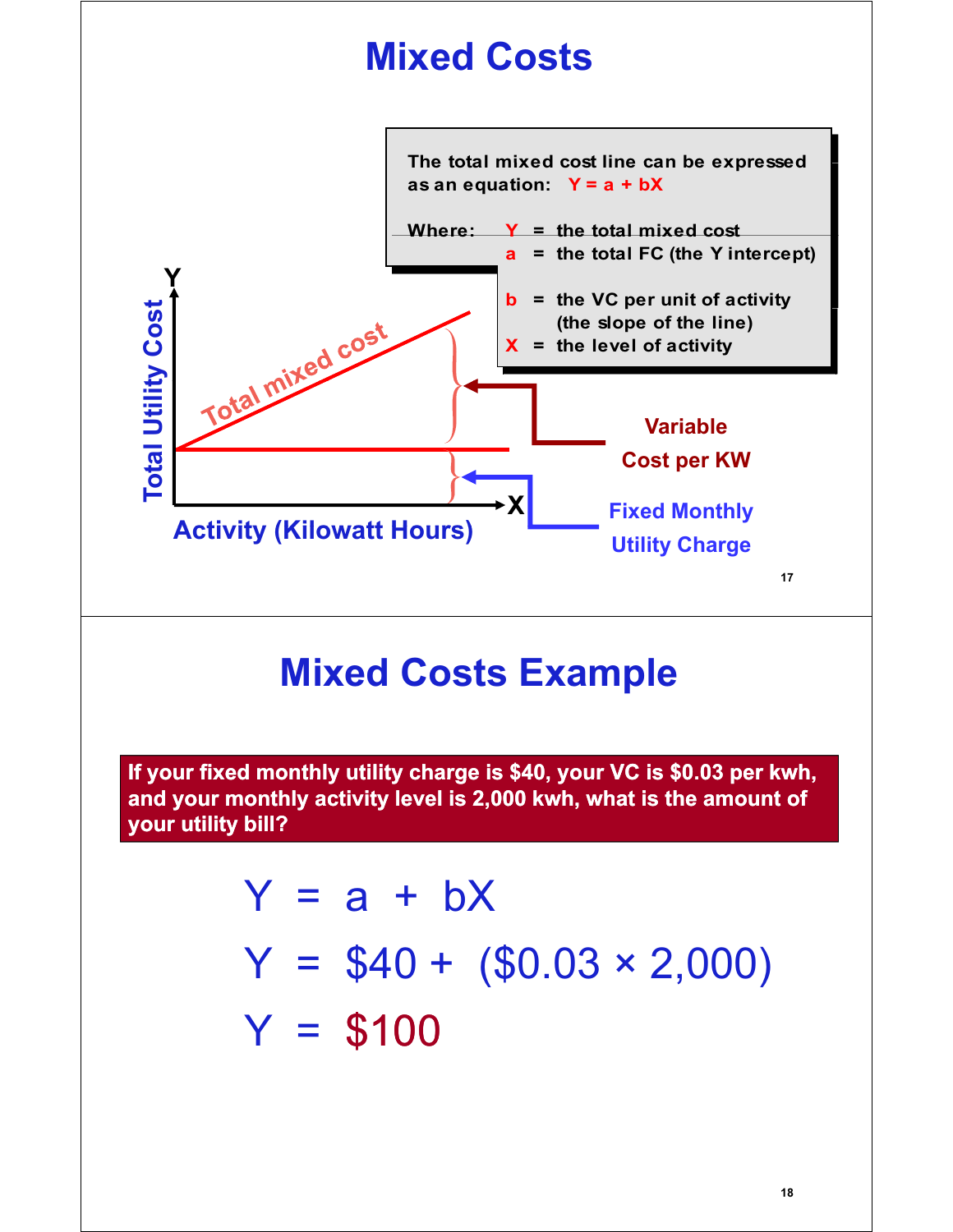## **Scattergraph Method**

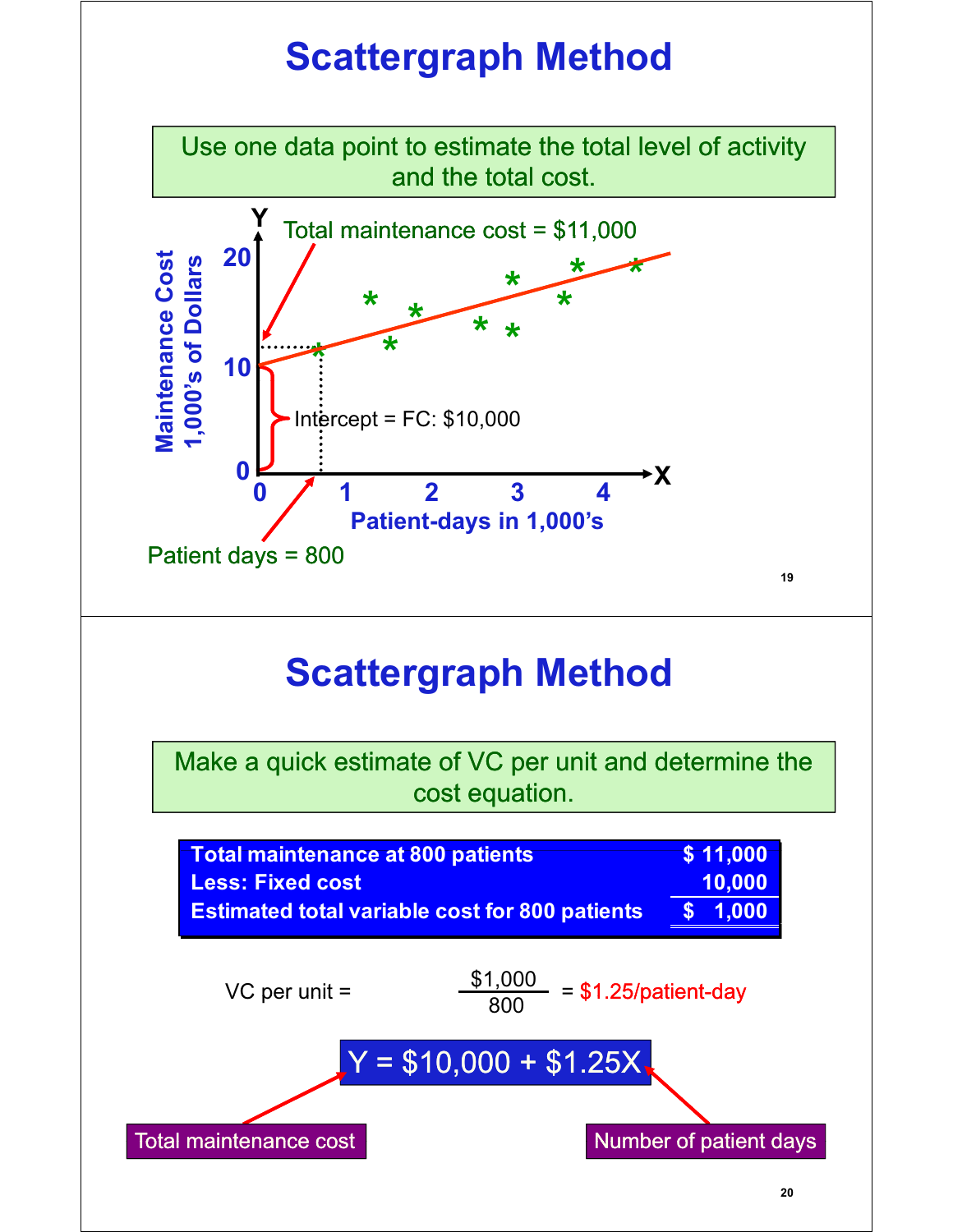#### **High-Low Method**

|    | M19<br>Α | C<br>в            | fx<br>Ε<br>D                          | F                                          | G |
|----|----------|-------------------|---------------------------------------|--------------------------------------------|---|
| 2  |          | <b>Month</b>      | <b>Hours of</b><br><b>Maintenance</b> | <b>Total</b><br><b>Maintenance</b><br>Cost |   |
| 3  |          | January           | 625                                   | \$<br>7,950                                |   |
| 4  |          | February          | 500                                   | 7,400                                      |   |
| 5  |          | March             | 700                                   | 8,275                                      |   |
| 6  |          | April             | 550                                   | 7,625                                      |   |
| 7  |          | May               | 775                                   | 9,100                                      |   |
| 8  |          | June              | 800                                   | 9,800                                      |   |
| 9  |          | <b>High Level</b> | 800                                   | \$<br>9,800                                |   |
| 10 |          | <b>Low Level</b>  | 500                                   | 7,400                                      |   |
| 11 |          | Change            | 300                                   | \$<br>2,400                                |   |

**The** *VC per hour* **of maintenance is equal to the change in cost divided**  by the change in hours.

$$
\frac{\$2,400}{300} = \$8.00/hour
$$

**21**

#### **High-Low Method**



Total  $FC = Total Cost - Total VC$ 

Total FC =  $$9,800 - ($8/hour \times 800 hours)$ 

Total FC =  $$9,800 - $6,400$ 

Total FC = \$3,400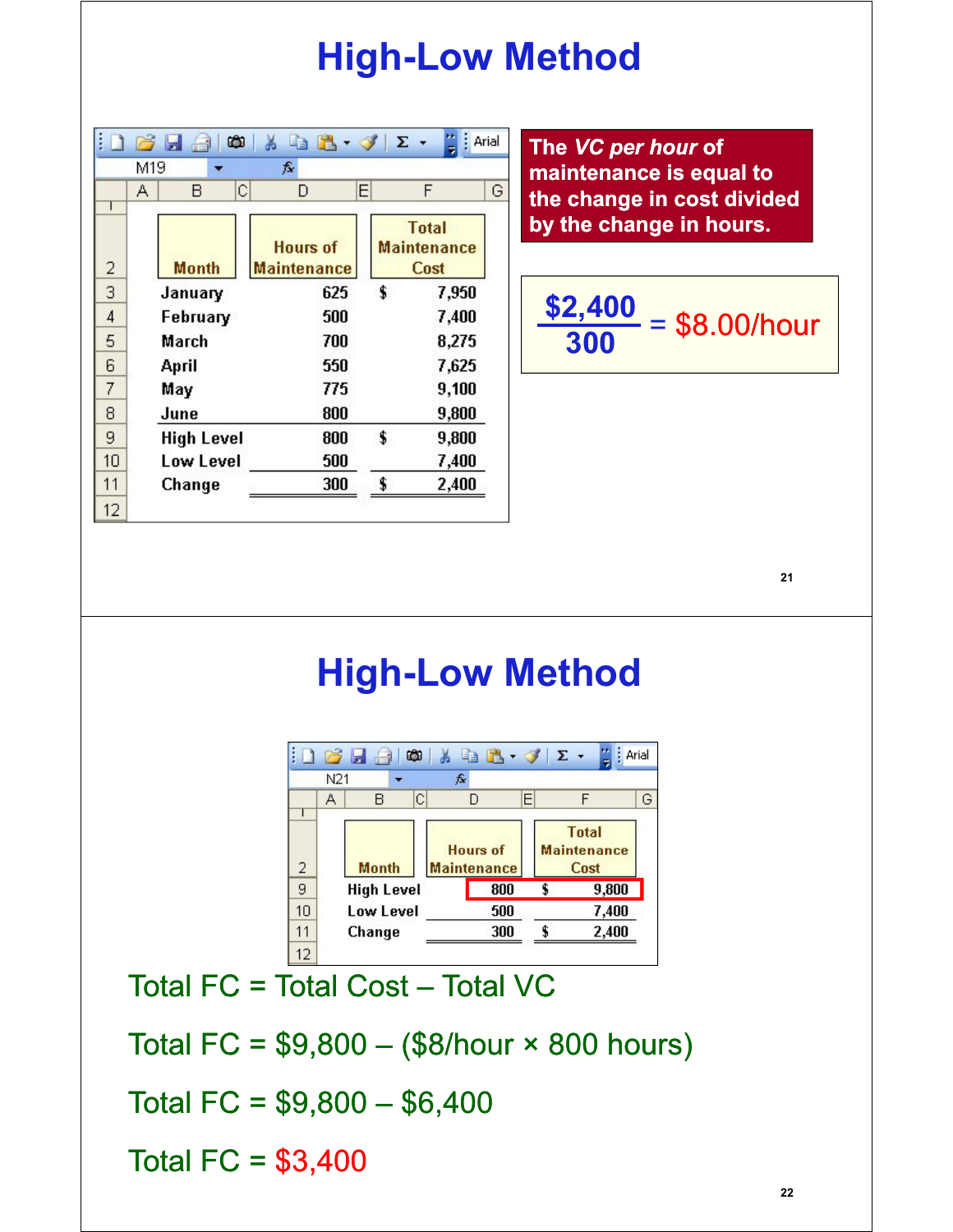## **High-Low Method**

|    |     | <u>BLA</u><br>Ф   |   | $\begin{array}{c c c c c c} \hline \textbf{a} & \textbf{b} & \textbf{c} & \textbf{c} \end{array}$ |   |                                            | Arial |
|----|-----|-------------------|---|---------------------------------------------------------------------------------------------------|---|--------------------------------------------|-------|
|    | N21 |                   |   | fx                                                                                                |   |                                            |       |
|    | A   | В                 | С | D                                                                                                 | Ε | F                                          | G     |
| 2  |     | <b>Month</b>      |   | <b>Hours of</b><br><b>Maintenance</b>                                                             |   | <b>Total</b><br><b>Maintenance</b><br>Cost |       |
| 9  |     | <b>High Level</b> |   | 800                                                                                               |   | 9,800                                      |       |
| 10 |     | Low Level         |   | 500                                                                                               |   | 7,400                                      |       |
| 11 |     | Change            |   | 300                                                                                               |   | 2,400                                      |       |
| 12 |     |                   |   |                                                                                                   |   |                                            |       |

 $Y = $3,400 + $8.00X$ The Cost Equation for Maintenance

**23**

#### **Regression Method**

**A method used to analyze mixed costs if a scattergraph plot reveals an approximately linear relationship between the X and Y variables.**

> This method uses *all* of the data points to estimate the fixed and variable cost components of a



mixed cost. The goal of this method is to fit a straight line to the data that *minimizes the sum of the squared errors*.